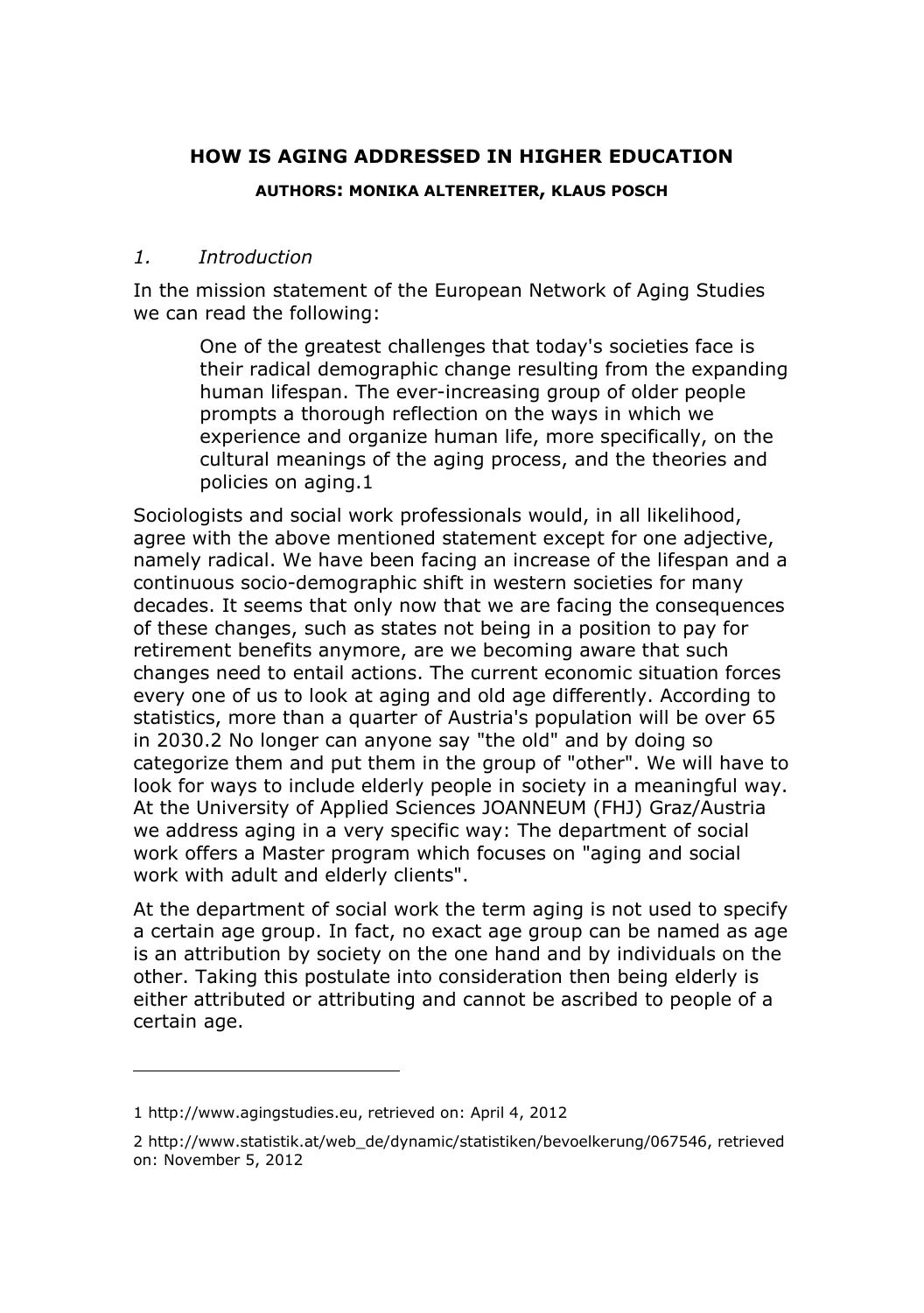## *2. General trends*

l

Education, research and development as well as continuing education at the department of social work are focused on client work as well as organizational, managerial and leadership tasks. While after WW II social work referred mainly to youth welfare work, we are addressing a much wider field and diversified target groups if we talk about modern social work today. Among these professional fields we can find the relatively young field of social work with adult and elderly clients, which has only been internationally recognized about a decade ago.

In the 21st century professional social work is facing a precarious situation. It is characterized by increasing client needs as well as demands made by client families, which goes hand in hand with rising costs. On the other hand the profession has not escaped the current financial crisis: public funding has been drastically reduced in the province of Styria3, namely by 25 %, and is not likely to be raised in the near future considering the economic situation. Thus, the means available have to be used responsibly and social agencies are held accountable as to the measures and interventions they set and how they allocate money.4

We assume that in postmodern society the trend towards less individual assistance, e.g. through a family network, will continue to persist, which will have to be compensated by increased public and private social services. Taking into account the double mandate under which social work operates, namely accountability towards both the client and the state, a holistic understanding of the situation will be vital.5

### *3. Curriculum for Bachelor and Master studies: Aging*

The work with adult and elderly clients is based on a multitude of professional social fields. Thus, students will have to be trained according to a generalist principle before specializing in training for working with the elderly client. In their studies at FHJ students acquire theoretical, methodological and practical skills that provide a solid basis for their professional careers.

Specific courses offered in the Bachelor program in the form of both lectures and seminars are:

<sup>3</sup> http://www.steiermark-sozialarbeit.at/index.php?option=com\_frontpage&Itemid=1

<sup>4</sup> Löschnigg/Scheipl (1999). "Sozialinitiativen", in: Österreich Sozial. Wien: BMAGS.

<sup>5</sup> Rauschenbach T. (1992). Soziale Arbeit in der industriellen Risikogesellschaft. Berlin: Luchterhand.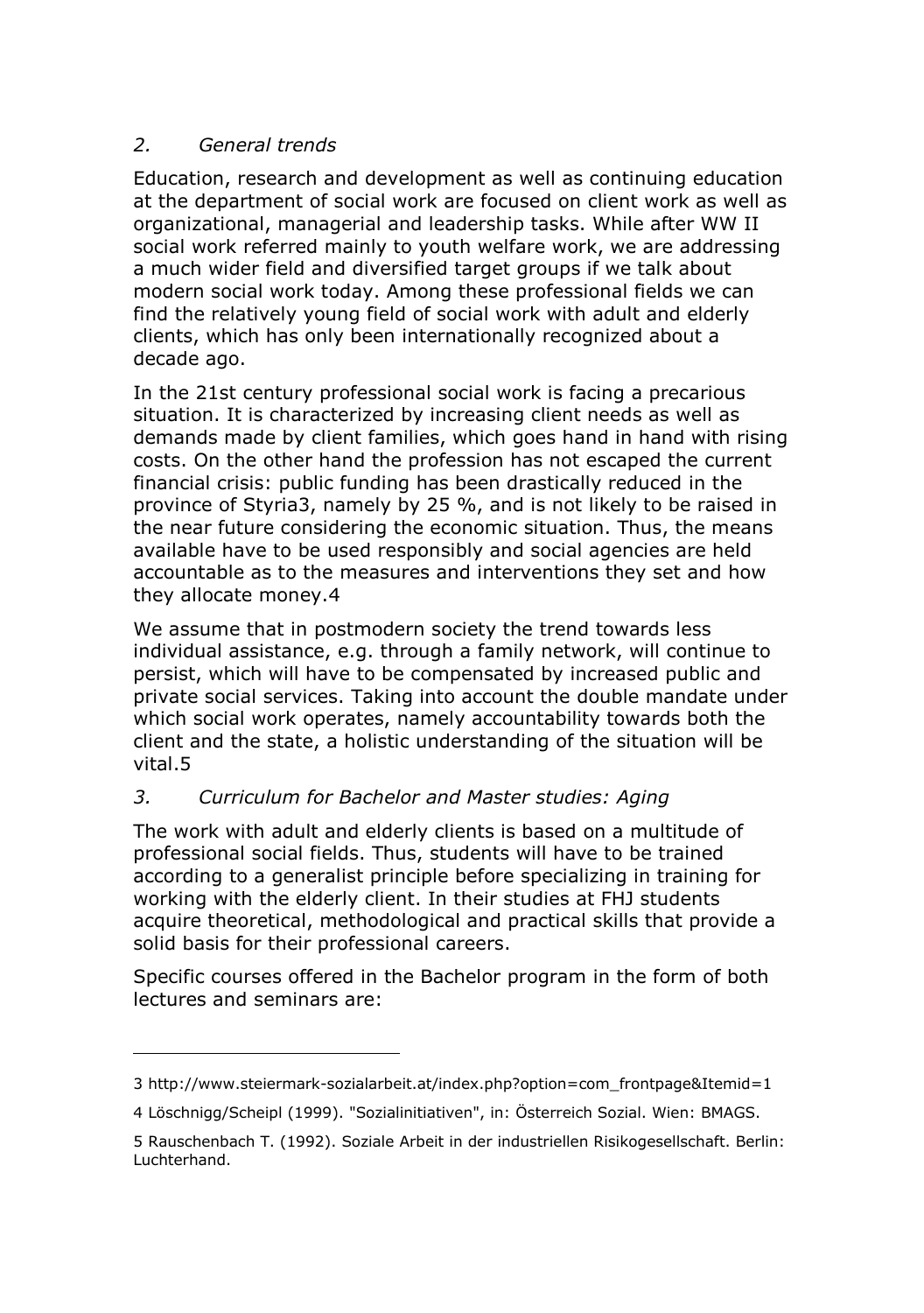- Adults and elderly clients (4 ECTS points)6
- Chronically and mentally ill clients (4 ECTS points)
- Migrants (4 ECTS points)

Specific courses offered in our Master program which focuses on working with adults and elderly clients are:

- Generations living together (4 ECTS points)
- Gender-specific aspects of aging (3 ECTS points)
- Adults in retirement (3 ECTS points)
- Health, sickness and disability in age (8 ECTS points)
- Social work with the eldest (5 ECTS points)

### *4. Philosophy of aging at the department of social work FHJ*

To an extraordinarily high extent aging is influenced by culture and society. Therefore, the concepts of aging are diverse; what some cultures see as "successful aging", which is a term that in itself begs further discussion but will not be examined in more detail in this paper, might be seen in a totally different light by another culture. What can be said about aging and holds a more general truth is that whether a positive development for adults who have to live through transitions in their lives, e.g. from work life to retirement, is possible or not depends greatly on the fact whether a society has a reflected attitude towards living and aging, whether it enables and supports transitional processes that people will unavoidably go through in their lives. Vital questions to be asked are: Do elderly people have "agency" in a society? Do they have access to knowledge and resources? Can they participate according to their own will in a society?

A policy of aging addresses two sides: political regulations and services offered for the elderly on the one hand, and political agency of the elderly themselves on the other. This, in itself, can and will bear a conflict on either side regarding objectives as to securing and strengthening of social integration, especially if it comes to risk distribution. Aging in itself bears risks but there are disproportionally higher risks for those who age in a state of being socially vulnerable. The structural change of aging in postmodern society shows a polarization between positive and negative aging. Thus, social work professionals will have to carefully analyse existing disparities, social disadvantages as well as material and immaterial privileges in order to develop equal opportunities for all ages.

*5. Current trends in aging* 

l

<sup>6</sup> ECTS = European Credit Transfer System, see:

http://ec.europa.eu/education/lifelong-learning-policy/ects\_en.htm, on: 08. Nov. 2012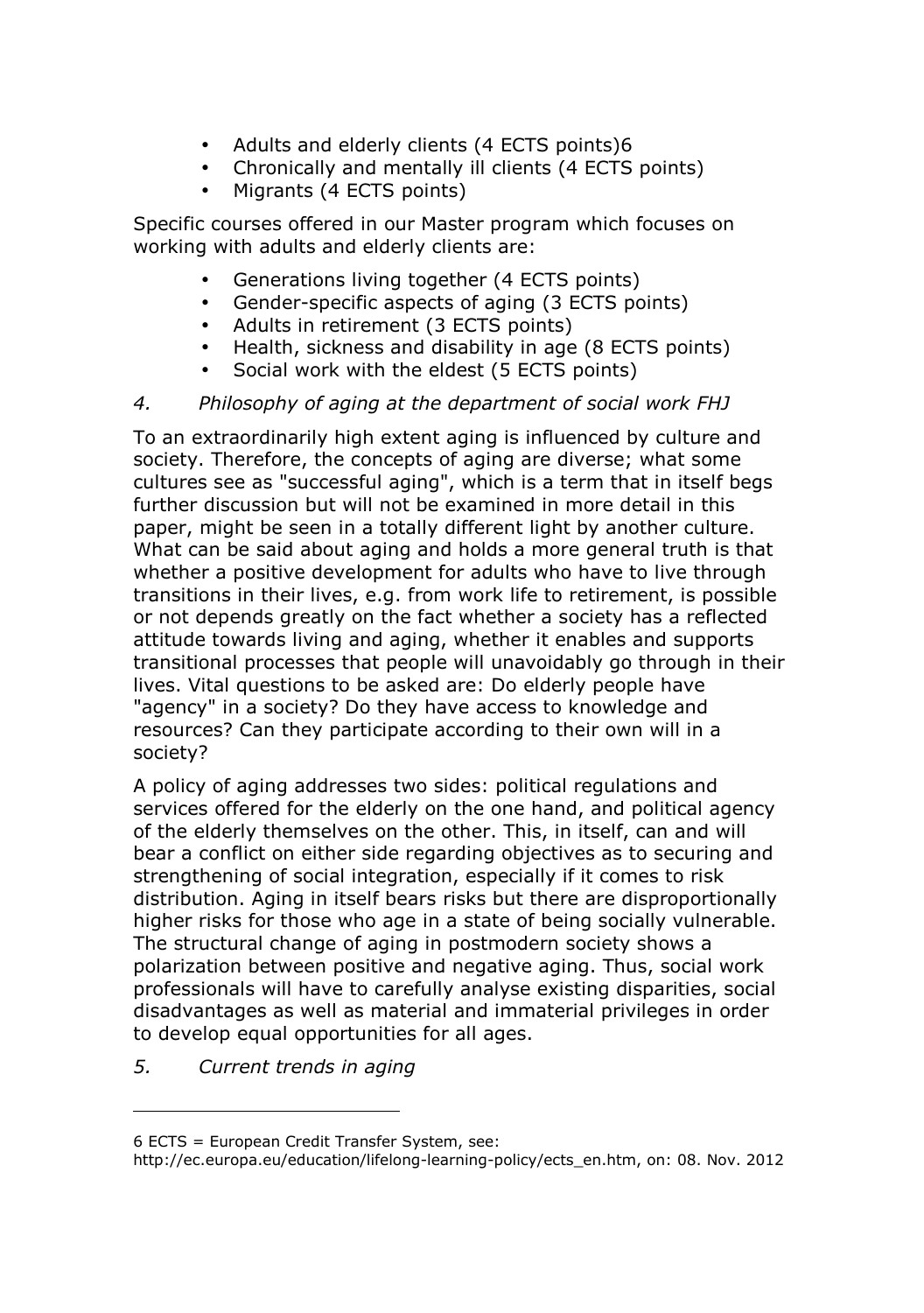In our research at FHJ we have identified the following trends7:

- increasing life expectancy
- increased population ratio of over 60-year olds
- lack of support in post-professional life
- feminization of aging
- above-average increase of aged migrants
- increasing population ratio of the eldest (over 80)
- increasing numbers of inpatients in care facilities

Hand in hand with the above mentioned trends go the following social risks:

- lack of social networks (dissolving of traditional family structures)
- social isolation and disintegration
- dire financial situation and poverty
- need for social assistance
- high risk of illness
- (early) disability
- lack of perspectives
- scarcity of old-age provision for "non-normal" biographies

Furthermore, taking into account the eldest in our society, i.e. people who reach the age of 80 and above, another set of risks needs to be taken into consideration:

- isolation
- chronic illness
- multi-morbidity
- dementia

i,

- increased need for specific care
- dependency on assistance

The eldest of our society deserve particular attention in regards to solidarity and the current socio-political discussion seeing that the population ratio of this group accounts for 18.8 million today and will rise to 34.7 million by 2030.8

<sup>7</sup> Loidl/Posch (2005). "Sozialarbeit mit alten Menschen: ein junges Berufsfeld." in: Strategien gegen soziale Ausgrenzung alter Menschen. Graz: Druckhaus Thalerhof. 153-161.

<sup>8</sup> EU Commission Green Paper "Confronting demographic change: a new solidarity between the generations",

http://ec.europa.eu/employment\_social/social\_situation/green\_paper\_en.html, retrieved on: 13 November 2012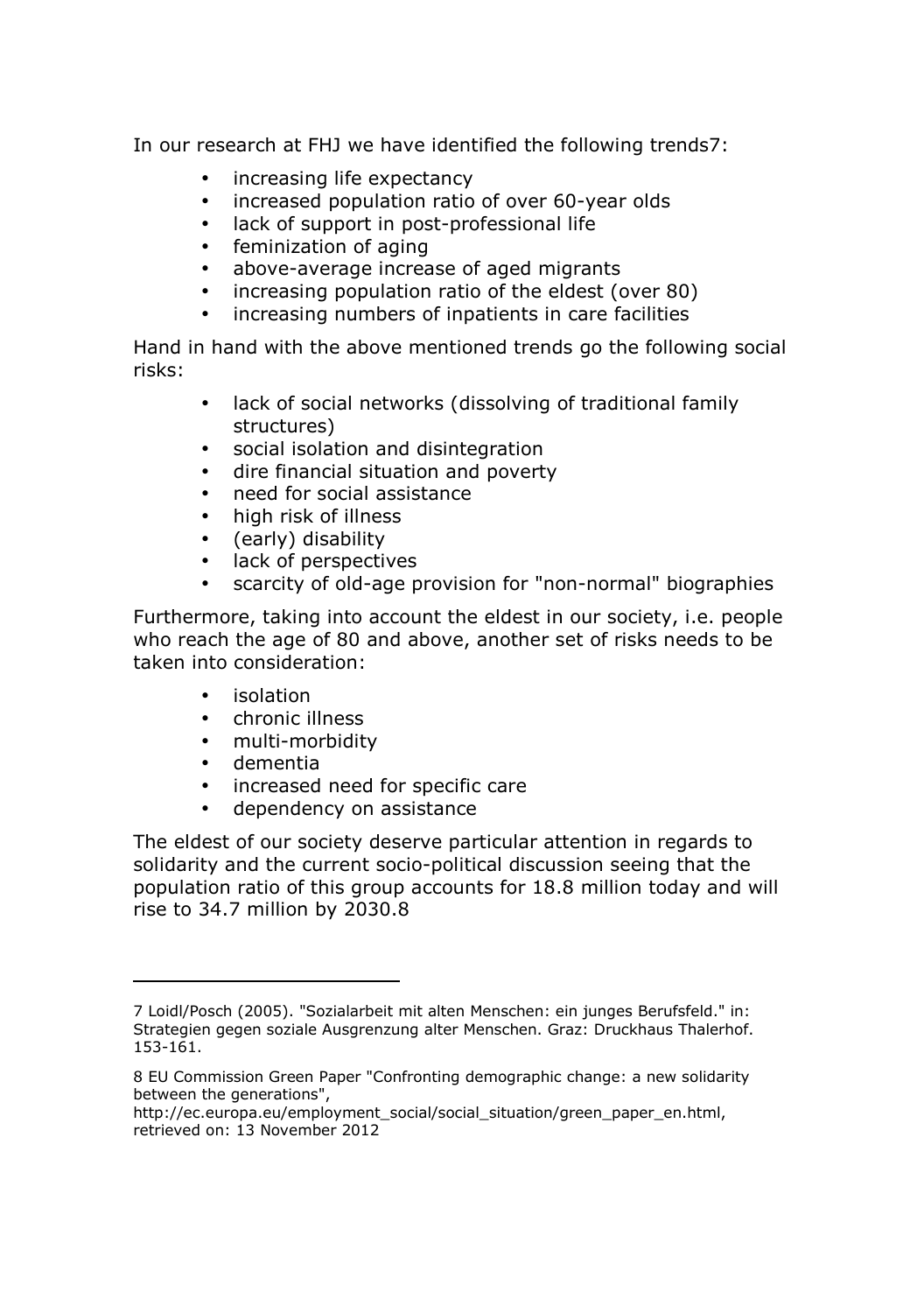A major focus and objective must be to ensure the quality of life of the elderly so as to offer an alternative to merely medicating them. As the quality of life depends to a great extent on material resources, social work tries to develop and put into practice suitable, milieuspecific concepts to make the aforementioned concept of agency possible for the aged.

Apart from medical assistance and care, the following issues are increasingly important for the eldest and frail of our society:

- financial assistance
- material substance (e.g. savings, property)
- contacts, networks, cooperation
- learning facilities
- participation
- space for creativity and recuperation
- support through family and neighbourhood

What will remain and increasingly become a challenge for the social work profession is to satisfy client needs on the one hand and do justice to the providers of financial funding on the other, regardless whether funding comes from private or public sources. SROI, the social return of investment, has found its way into the language of social services. Times of limitless spending have been replaced by responsible monetary allocation and careful planning of suitable services.

### *6. Future trends*

Social work with adult and elderly clients is a field that works closely together with other professions; interdisciplinary work has gradually become more important. Not only does social work cooperate closely with care and health professions, which are related fields, but also with e.g. information technology. Furthermore, on a non-professional level, a generation mix and a normalization of aging will have to take place, i.e. the dialogue between generations has to be encouraged and the awareness needs to be raised that no one escapes the aging process and will thus, in a few decades, belong to the elderly themselves.

We are hoping that social work can facilitate and further the following processes:

- individualization of services in both inpatient and outpatient facilities
- good and efficient coordination of referrals, psychosocial counselling, case management and family assistance
- increased offers of functional, reliable technologies
- suitable educational and cultural offers
- promotion of self-help groups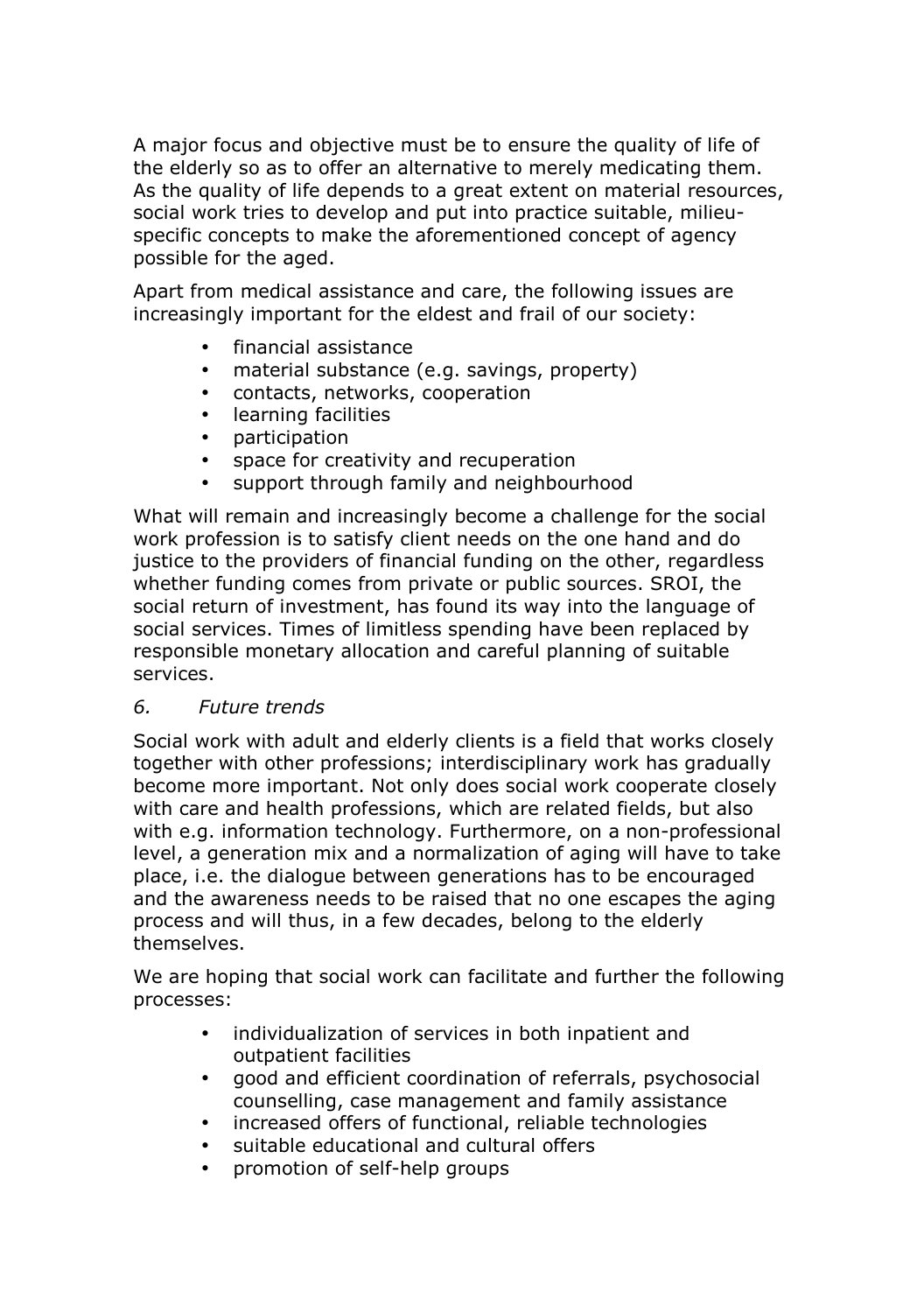- support in self-determined and independent actions
- preservation of skills and empowerment
- assistance in planning and directing charity work
- assistance in goal development
- nurture of learned hopefulness
- political change
- community participation

## *7. Conclusion*

It has been made clear in this paper that aging cannot be reduced to biographical aging only. Cultural factors and background, individual biographies, the existence of material and immaterial resources, or the lack thereof, play decisive factors as to how well one can age and to what extent agency and, thus continuous participation in society, can take place. The complexity of client needs requires tailor-made solutions, which is hard to realize in a world that battles a global financial crisis. Careful planning of measures to assist aging, skilled education of professionals and an efficient collaboration among these, an open and productive dialogue between service providers and policy makers, and finally but no less important general awareness that aging concerns all need to be fostered.